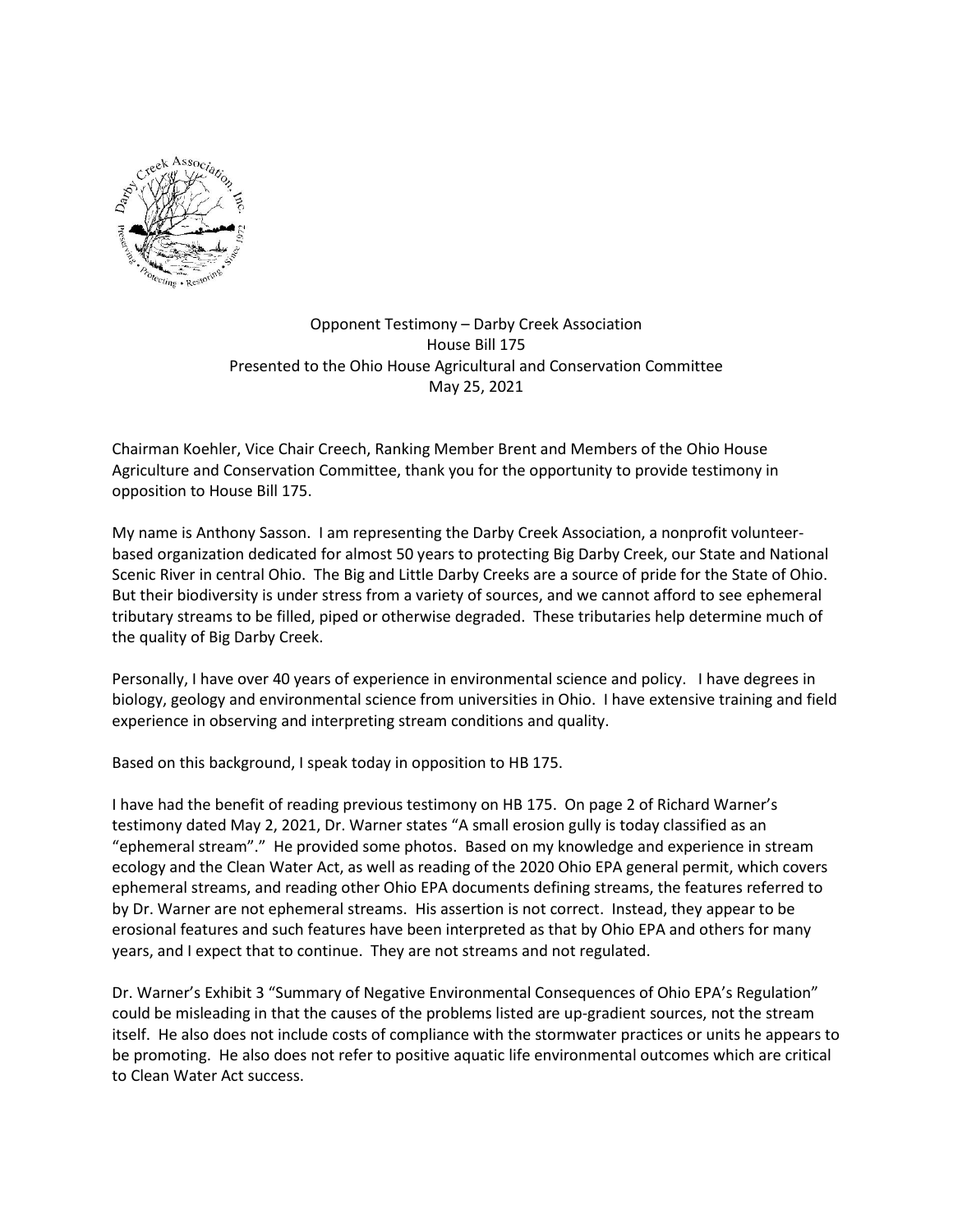Ohio EPA conducted substantial stakeholder outreach in 2020 concerning the general permit now in place related to ephemeral streams. As Ohio EPA clearly stated in their written testimony dated May 19, 2021:

"Ohio EPA categorically does not regard features such as agricultural and roadside ditches, grass swales, erosional features, or other artificially constructed channels (or pools) as ephemeral streams."

Similar statements and illustrations are in earlier Ohio EPA documents<sup>i</sup>.

Also, it could be claimed that Ohio already is in alignment with the 2020 federal Navigable Waters Rule. Please see the Ohio 2020 general permit for ephemeral streams and Director Stevenson's testimony. Both refer to reduced requirements for ephemeral stream protection, but recognize the need to provide protection for Ohio's vulnerable surface waters.

In other proponent testimony from Kristin Watt, "ephemeral streams are pathways that reduce resistance to flow and increase the velocity of runoff from the watershed." In themselves, ephemeral streams do not "increase the velocity of runoff." Instead, increased flow is caused by up-gradient land use and resultant conditions. No stream increases its velocity by itself; it reacts to up-gradient sources on the land. Velocity is based on gradient and the volume of water the stream receives, and not caused by the stream itself. Eliminating these streams from ORC 6111 does not address the problem. For example, impervious surfaces and removal of natural vegetation up-gradient create increased volumes of stormwater and are the cause of erosion and stream quality degradation downstream, including in ephemeral, intermittent and permanent streams. These sources and this result is well known among stream ecologists and stormwater specialists. Many stormwater permittees might resist stormwater management or groundwater recharge requirements that would address this cause, as this could lead to a requirement for additional land being set aside for stormwater management up-gradient. I suggest asking what the costs and land area needs are for the stormwater management that would replace ephemeral streams.

According to the LSC, HB 175 "Excludes ephemeral features from water pollution control programs." This apparently would attempt to eliminate all ephemeral streams from classification as a stream under ORC 6111. This appears to create a need for extensive water quality requirements to ensure that impacts to "waters of the state" do not occur, as they are prohibited under ORC 6111.

As mentioned, it is clear that features such as erosion gullies, roadside ditches, field ditches, etc., are not streams, therefore not ephemeral streams, and therefore have not been regulated under the Clean Water Act. Eliminating ephemeral streams from ORC 6111 goes too far and is inappropriate and unnecessary. It would lead to extensive confusion about how to achieve Ohio's Clean Water Act goals because of ephemeral streams' contributions to downstream quality and flow. Ephemeral streams are part of the solution to stream health and drinking water problems. Eliminating ephemeral streams from ORC 6111 would be like throwing out the baby with the bathwater.

Across Ohio, we are very concerned about cumulative impacts from a loss of protection for ephemeral streams, which are 22% of Ohio stream miles and often the first streams that water and pollutants enter. These loads determine in large part the downstream impacts. Although ephemeral streams flow for only relatively short periods, they are numerous, and the volume of water during those periods is large, carrying a significant portion of a watershed's pollutants and delivering them downstream. Those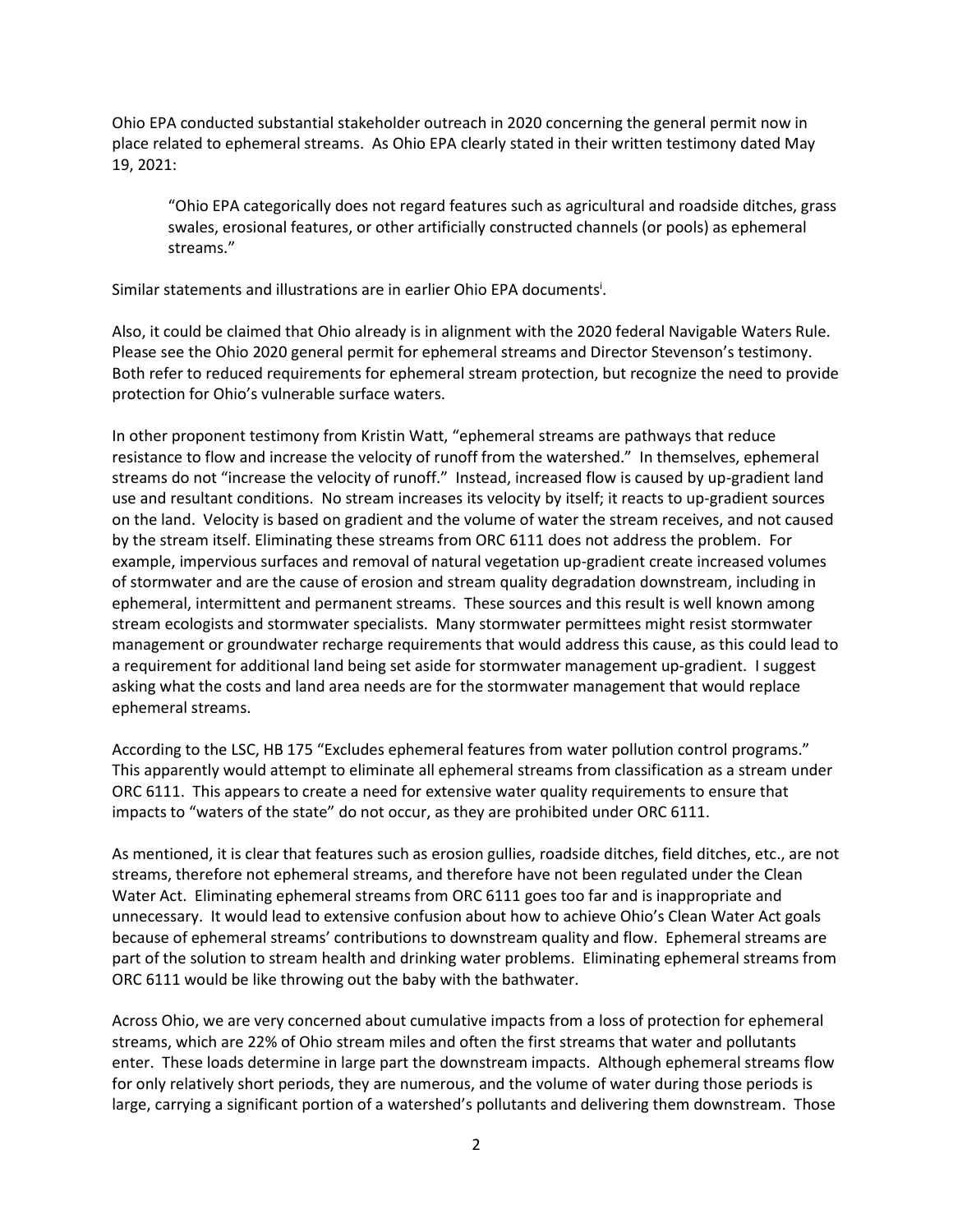pollutants and the increased water volume come from up-gradient land. The receiving ephemeral streams are numerous and like the capillaries in the bloodstream. Their flow constitutes a major portion of the pollution load for an entire watershed. Nonpoint source pollutants and increased water volume are delivered in short-term spurts. The pollutant loads can accumulate over years to eventually reach these small streams, which collect runoff from a major fraction of a watershed's area. These ephemeral tributaries flow following storms. This is when the critical pollutant load is delivered and determines amount of pollutants going downstream.

Because ephemeral streams would no longer be protected in Ohio due to implementation of HB 175, it appears this bill would establish no obligation, expectation or standards for stormwater impacts to them. We are concerned that these ephemeral streams will be degraded because under HB 175 it could be legally possible to modify and not replace them, or replace them with stormwater units such as stormwater retention units or other control measures. Alternatively, stormwater retention requirements to replace ephemeral streams could be so great that permittees would balk at such stormwater management requirements. If considerably greater and demonstrably adequate stormwater management is not required, would that result in lower stream and habitat quality and possibly even allow putting ephemeral streams in pipes before discharge to larger streams?

We know from stream data observations of present stormwater systems that they typically do not improve downstream water quality, particularly to reach Clean Water Act attainment in small to medium-sized streams. While stormwater management like retention or detention units might slow water releases from the land and impervious surfaces, they can create other problems, like temperature increases and flow alteration, while also losing wildlife habitat and other stream functions such as channel nitrogen removal, organic matter transport and infiltration to groundwater. Ohio stream quality data continues to show nonattainment impacts even where stormwater units are installed. What has been seen to show more positive stream quality results has been protection of vegetated riparian stream corridors.

According to the Legislative Service Commission analysis of HB 175, the number of Water Quality Certifications to comply with Section 401 of the Clean Water Act averages less than 14 per year, with \$371,545 collected in fees by Ohio EPA for all certifications between 2015 and 2020. This contrasts with hundreds of stormwater permits active at any one time.

I have been part of a panel that reviews developers' proposals in the Big Darby watershed, and developers are featuring the protection of all streams within the development as positive, attractive features for homebuyers. These are developers' selling points, not burdens.

On another panel, over 15 years I reviewed about 100 Clean Ohio Fund proposals that protected ephemeral and other streams in Franklin County through conservation acquisitions of land. My observation is that it would be a far lower cost to the general public and more effective to continue to protect ephemeral streams in general through stormwater permits and Section 401 Water Quality Certifications than to shift their protection solely or predominantly to a taxpayer-funded conservation program which would address only a small portion of these streams. With hundreds of development projects that potentially impact ephemeral streams each year, most of these practice conservationinformed design and avoid impacting small streams and any required Section 401 mitigation. Not protecting ephemeral streams will lead to a need to much more extensively manage stormwater on-site and pollutants downstream.